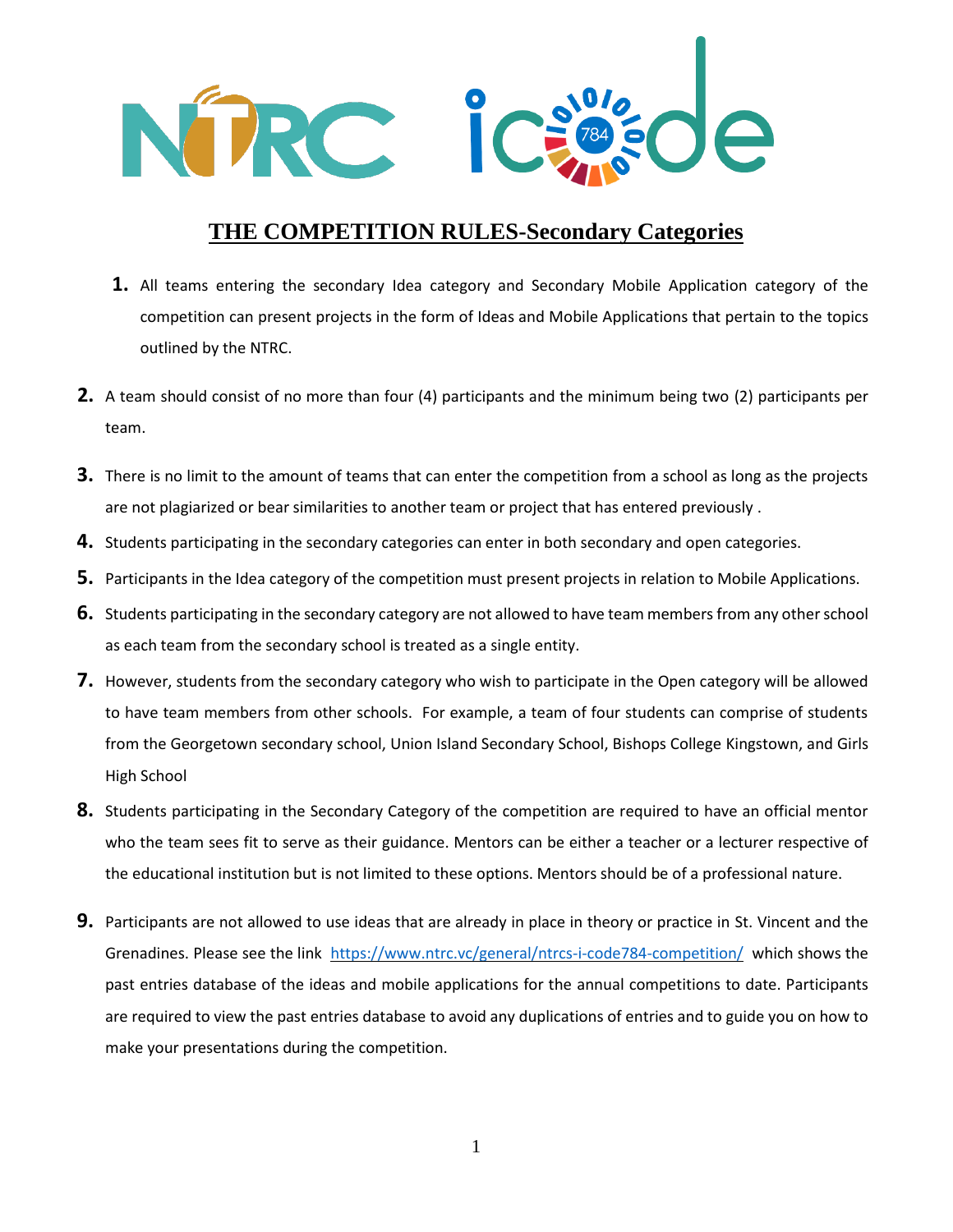- **10.**Participants are required to visit the business of their choice to which their Project Ideas / Mobile Applications apply and conduct their research to properly present their findings. Participants must display a keen understanding of the business which they are proposing the change to be made to.
- **11.**Students from the Grenadine Islands who make it to the finals will be allowed one day to travel to the mainland to visit a business which their Idea / Mobile Application applies and conduct their research. The NTRC will cover all expenses (Travel, Accommodation if applicable, meals and taxi) for the students.
- **12.** In the interest of protecting the rights of the participants, registration forms which consist of copyrights protection must be signed and completed in full. This will allow the participants to sell, lease or license their Ideas / Mobile Applications to any person or entity or continue to use or develop the Idea / Mobile Application in any format after it has been submitted and implemented.
- **13.** All visual aids used in the form of PowerPoints etc. must be submitted by 9:00AM on the morning of the day before the event to the NTRC's Office. Teams who fail to do this will not be allowed to participate in the Competition.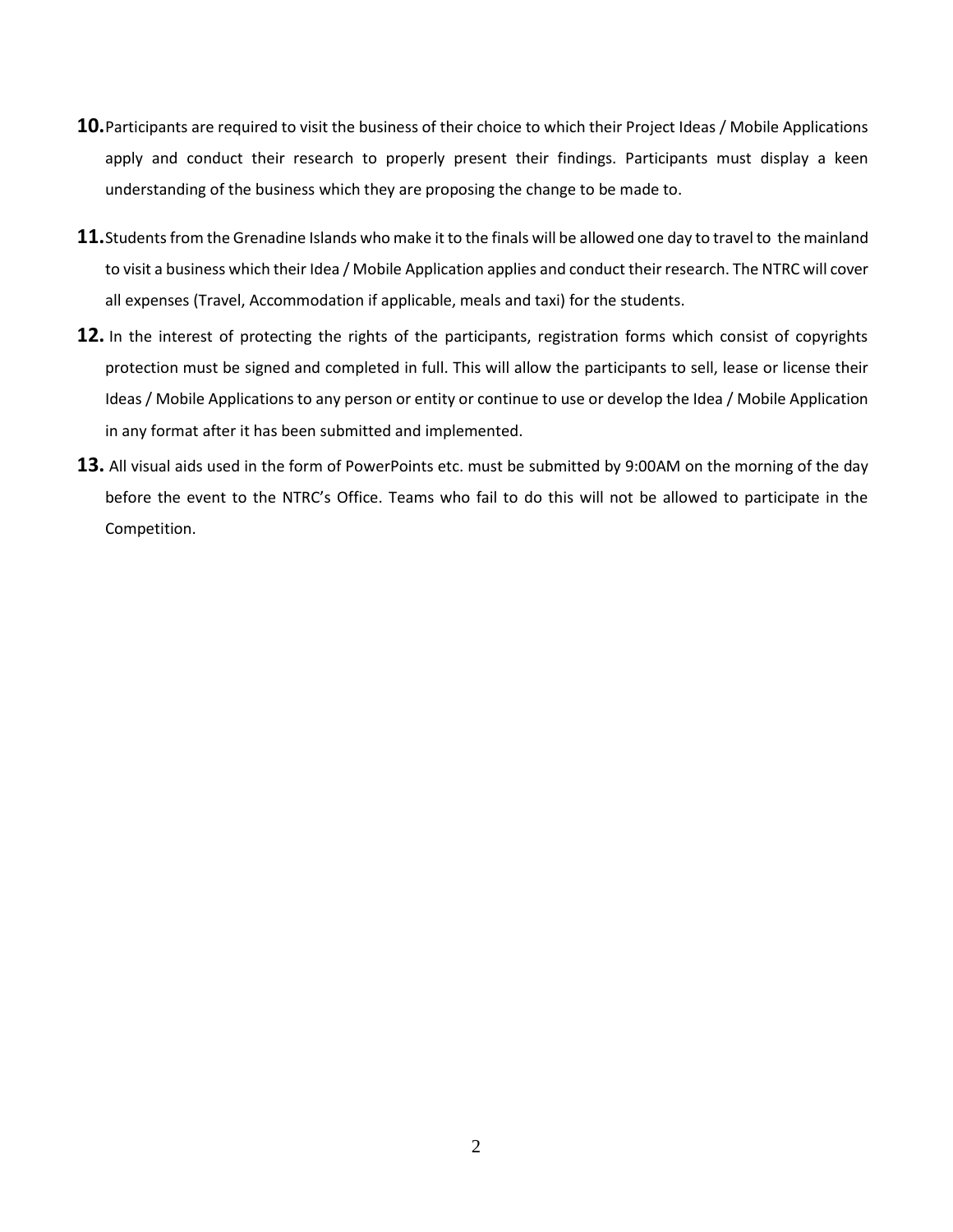## **Guidelines for presentations for the Preliminary and Finals Phase of the competition:**

- **14.**The following are the guidelines for making your presentations for **the Idea and Mobile applications for both the Secondary Idea Category and the Secondary Mobile Application Category** for the **preliminary phase** and **finals phase** of the competition:
	- *a) Each team has 7 minutes to present*
	- *b) A buzzer signals the beginning of the presentation*
	- *c) After 5 minutes have passed, another buzz will be sound*
	- *d) When the 7 minutes are up, two buzzes will be sound*
	- *e) If the team is not yet finished after 7 minutes have elapsed then they will be allowed to continue, however at the 8 minutes mark three buzzes will be sound to alert the team that they have to stop their presentation*
	- *f) After the initial presentation there will be a 5-minute round of questioning from the panel of judges.*
	- *g) A buzz would signal the beginning of this round of questioning and after 4 minutes have passed another buzz would let the judges know that they should not ask any more questions. However, if a team is answering a question they will be allowed to finish.*
	- *h) A buzz would then signal the end of this round of questioning.*
- **15.**The judges' decision is final

**16.**The following is the judging criteria that will be used at the Preliminary and Final events:

The Judging Contest Committee will assign grades to all the solutions presented within the deadline established, that involves a mobile app, according to the table of criteria with their respective weight and grade.

## **Criteria for the Preliminary to does not include the Facebook voting:**

| Preliminary<br>Criteria | <b>Specification</b>                                                                                                                                                                                                             |    |  |
|-------------------------|----------------------------------------------------------------------------------------------------------------------------------------------------------------------------------------------------------------------------------|----|--|
| <b>Creativity</b>       | Judges should examine whether the app idea is new, or merely iterating on a<br>previous app. Is the work fundamentally different from existing apps,<br>products, or executions?<br>Is it a unique technological implementation? | 30 |  |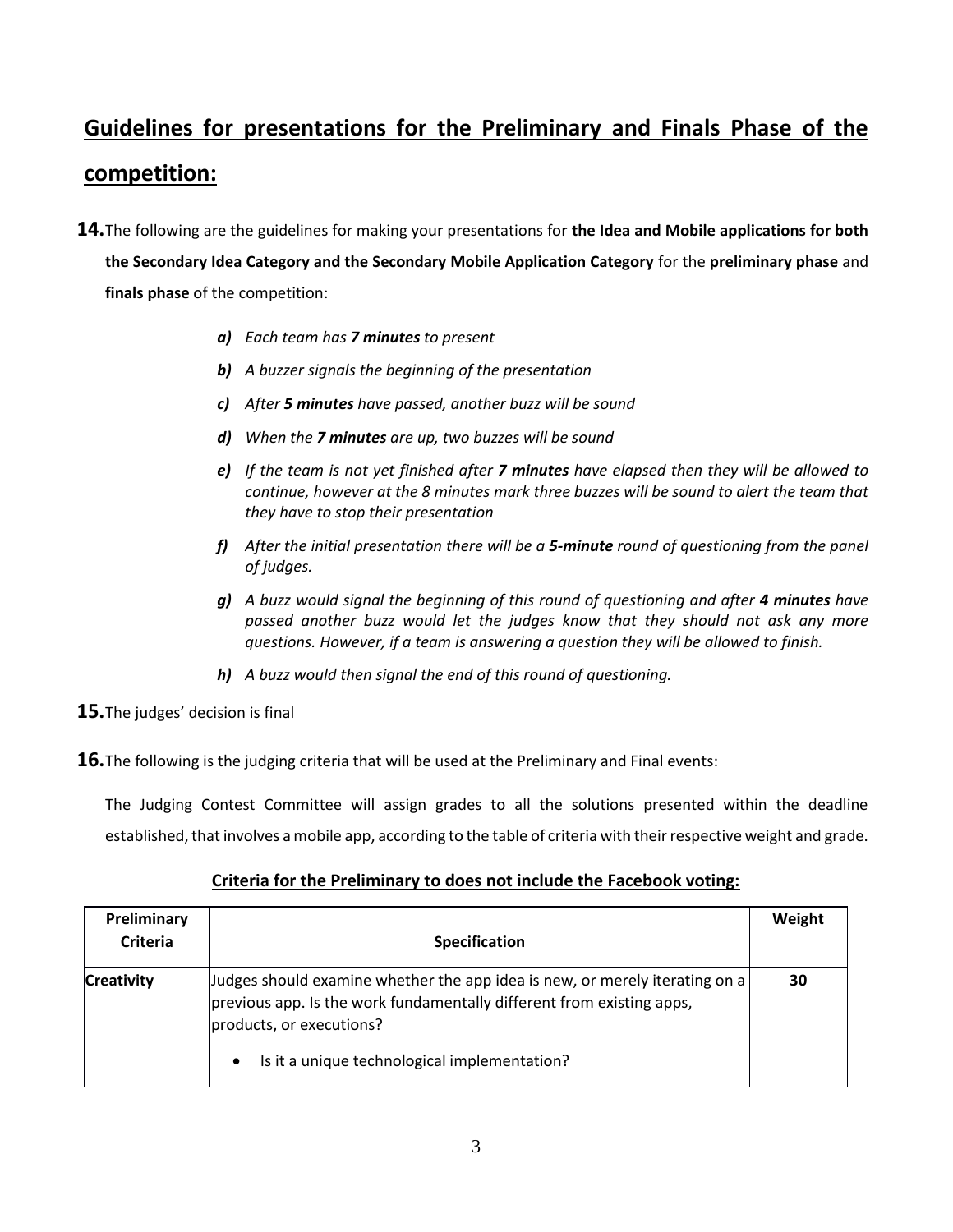|                                | Is it different from mobile apps currently available?                                                                                                                                                                                                                  |  |  |  |  |
|--------------------------------|------------------------------------------------------------------------------------------------------------------------------------------------------------------------------------------------------------------------------------------------------------------------|--|--|--|--|
|                                | Would the app alter the way technology is developed and utilized in<br>the future?                                                                                                                                                                                     |  |  |  |  |
| User's<br><b>Experience</b>    | The app should be designed to be engaging and something fun to interact<br>with. It should also be clear how to achieve tasks that the app is designed<br>for.                                                                                                         |  |  |  |  |
|                                | Is it socially and personally appealing, relevant, or exciting?<br>٠<br>Is the interface clear and simple?<br>٠                                                                                                                                                        |  |  |  |  |
|                                | Does it work in a way the user would expect?                                                                                                                                                                                                                           |  |  |  |  |
|                                | Are there clear navigations and labels?                                                                                                                                                                                                                                |  |  |  |  |
|                                | Does it have an aesthetically pleasing visual design?                                                                                                                                                                                                                  |  |  |  |  |
| <b>Solution</b><br>Development | Participants are expected to display how well their app implements the best<br>solutions to address the problem that they have identified. Also, potential<br>risks and bottlenecks should be identified and how they can work around<br>them.                         |  |  |  |  |
|                                | Is there a clear identification of the problem?                                                                                                                                                                                                                        |  |  |  |  |
|                                | Is there a clear explanation of the app's ability to solve the problem?<br>٠                                                                                                                                                                                           |  |  |  |  |
|                                | Is the solution relevant to the needs of the target audience?                                                                                                                                                                                                          |  |  |  |  |
|                                | Is the solution technically feasible?                                                                                                                                                                                                                                  |  |  |  |  |
|                                | Is it equipped with measures to safeguard users and their sensitive<br>$\bullet$<br>information?                                                                                                                                                                       |  |  |  |  |
| <b>Technology</b>              | This area looks at how ambitious the team has been in terms of the degree<br>of technical ability that was required to implement the solution. Does the<br>solution include any aspect of advanced Technological functionality which<br>includes any of the following? |  |  |  |  |
|                                | Artificial Intelligence/Machine Learning                                                                                                                                                                                                                               |  |  |  |  |
|                                | Virtual Reality/Augmented Reality                                                                                                                                                                                                                                      |  |  |  |  |
|                                | <b>Big Data</b>                                                                                                                                                                                                                                                        |  |  |  |  |
|                                | <b>Cloud Computing</b>                                                                                                                                                                                                                                                 |  |  |  |  |
|                                | Internet of Things (IoT)<br>٠                                                                                                                                                                                                                                          |  |  |  |  |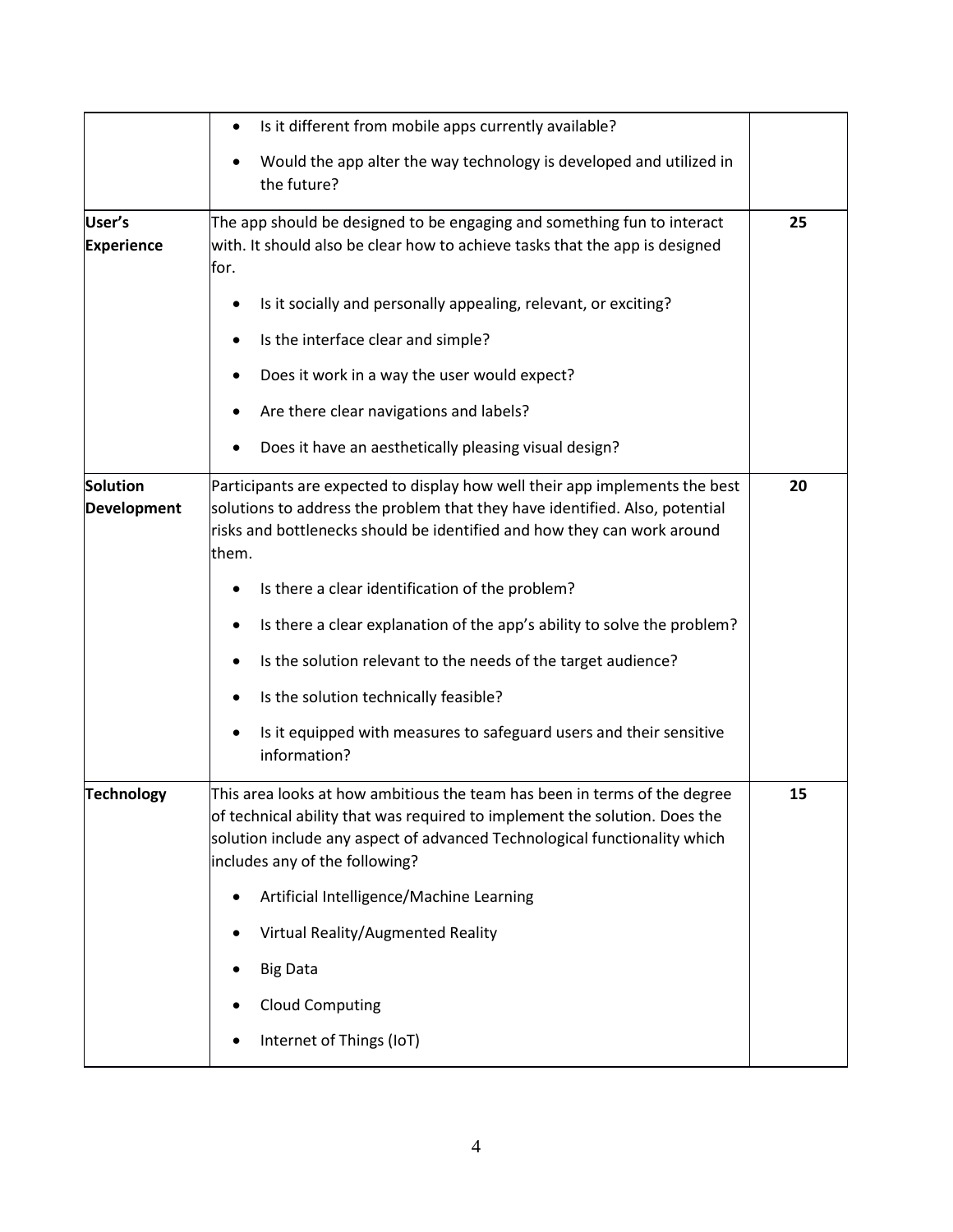## **Criteria for the Finals to include the Facebook voting:**

| <b>Finals Criteria</b>         | <b>Specification</b>                                     | Weight |  |
|--------------------------------|----------------------------------------------------------|--------|--|
| <b>Creativity</b>              | Innovation-originality of the idea<br>$\bullet$          | 25     |  |
|                                |                                                          | 25     |  |
|                                | Size of the target public benefiting from the solution   |        |  |
|                                | Impact of the solution in user's life<br>٠               |        |  |
| <b>User's Experience</b>       | Mobile application with good use experience<br>$\bullet$ |        |  |
|                                | Technical feasibility of the solution                    | 20     |  |
| Solution<br><b>Development</b> | Quality and finishing of the solution presented          |        |  |
|                                |                                                          | 15     |  |
|                                | Artificial Intelligence/Machine Learning                 |        |  |
|                                | Virtual Reality/Augmented Reality                        |        |  |
|                                | <b>Big Data</b>                                          |        |  |
|                                | <b>Cloud Computing</b>                                   |        |  |
| <b>Tecnology</b>               | Internet of Things (IoT)                                 |        |  |